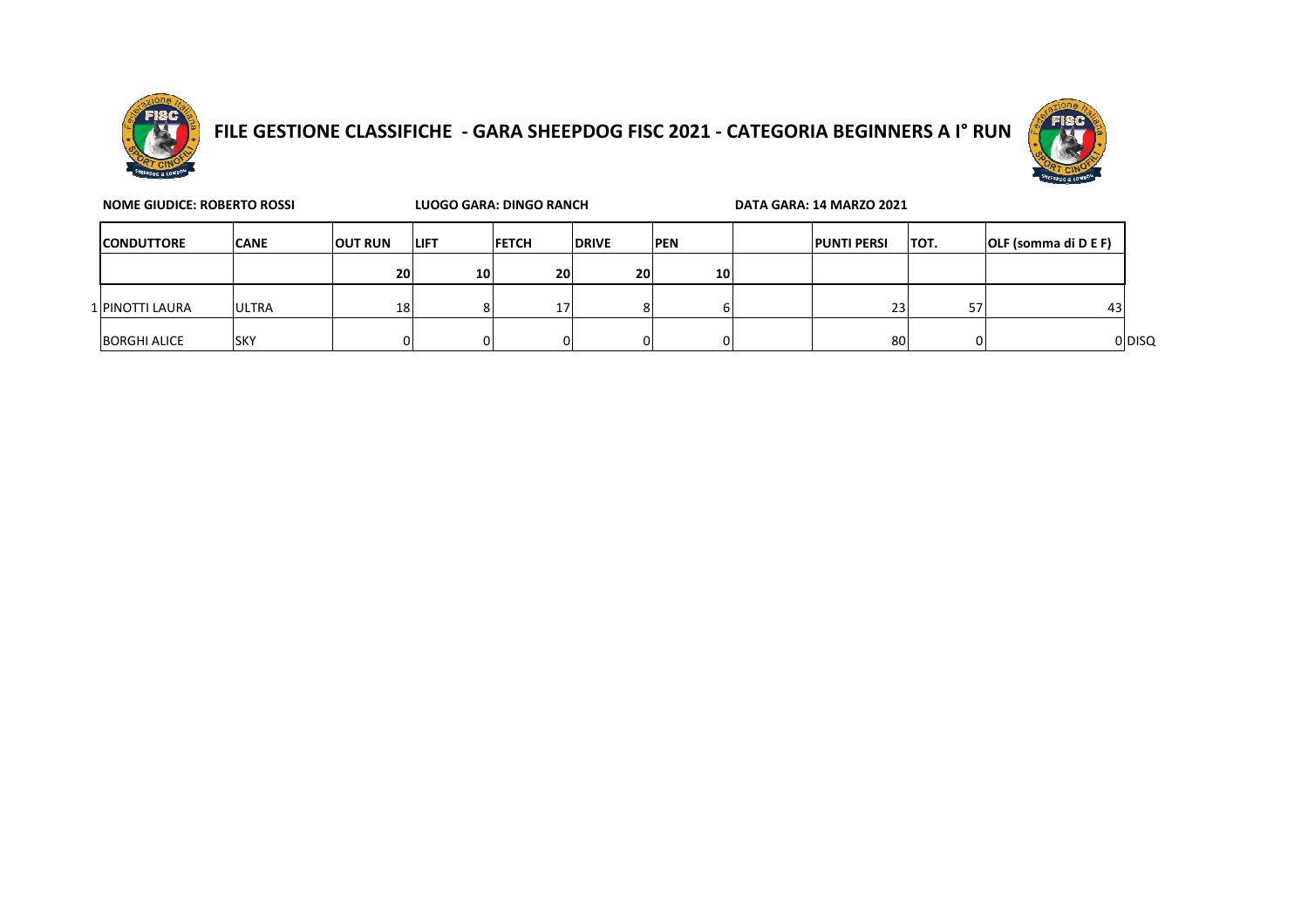

## **FILE GESTIONE CLASSIFICHE - GARA SHEEPDOG FISC 2021 - CATEGORIA BEGINNERS I° RUN**



| <b>NOME GIUDICE: ROBERTO ROSSI</b> |               | LUOGO GARA: DINGO RANCH |    |              | DATA GARA: 13 MARZO 2021 |            |  |                    |      |                      |
|------------------------------------|---------------|-------------------------|----|--------------|--------------------------|------------|--|--------------------|------|----------------------|
| <b>CONDUTTORE</b>                  | <b>CANE</b>   | <b>OUT RUN</b>          |    | <b>FETCH</b> | <b>DRIVE</b>             | <b>PEN</b> |  | <b>PUNTI PERSI</b> | TOT. | OLF (somma di D E F) |
|                                    |               | 20                      | 10 | 20           | 20 <sub>l</sub>          | 10         |  |                    |      |                      |
| 1 BIGHIGNOLI SILVIA                | <b>BOOGIE</b> | 18                      | ٥  | 20           | 16                       | 10         |  |                    | 72   | 46                   |
| 2 LOMBARDO ANNALISA                | <b>JOCK</b>   | 18                      |    | 19           | 12                       |            |  | 14                 | 66   | 45                   |
| 3 SIMONELLI MORENO                 | <b>TOM</b>    | 17                      | b  | 17           | 15                       | 8          |  | 17                 | 63   | 40                   |
| 4 BRUNO EMANUELA                   | <b>GLEN</b>   | 17                      | 8  | 18           | 10                       |            |  | 22                 | 58   | 43                   |
| 5 BAVESTRELLO RAFFAELE WALLCE      |               | 20                      | 10 |              | 13                       | 10         |  | 26                 | 54   | 31                   |
| 6 CARRA DANIELA                    | <b>BELLA</b>  | 16                      | b  | 17           |                          | 10         |  | 30 <sup>1</sup>    | 50   | 39                   |
| MONACCHINI MATTIA                  | <b>ZILL</b>   |                         |    | ΩI           | 0                        | 0          |  | 80                 |      | 0 DISQ               |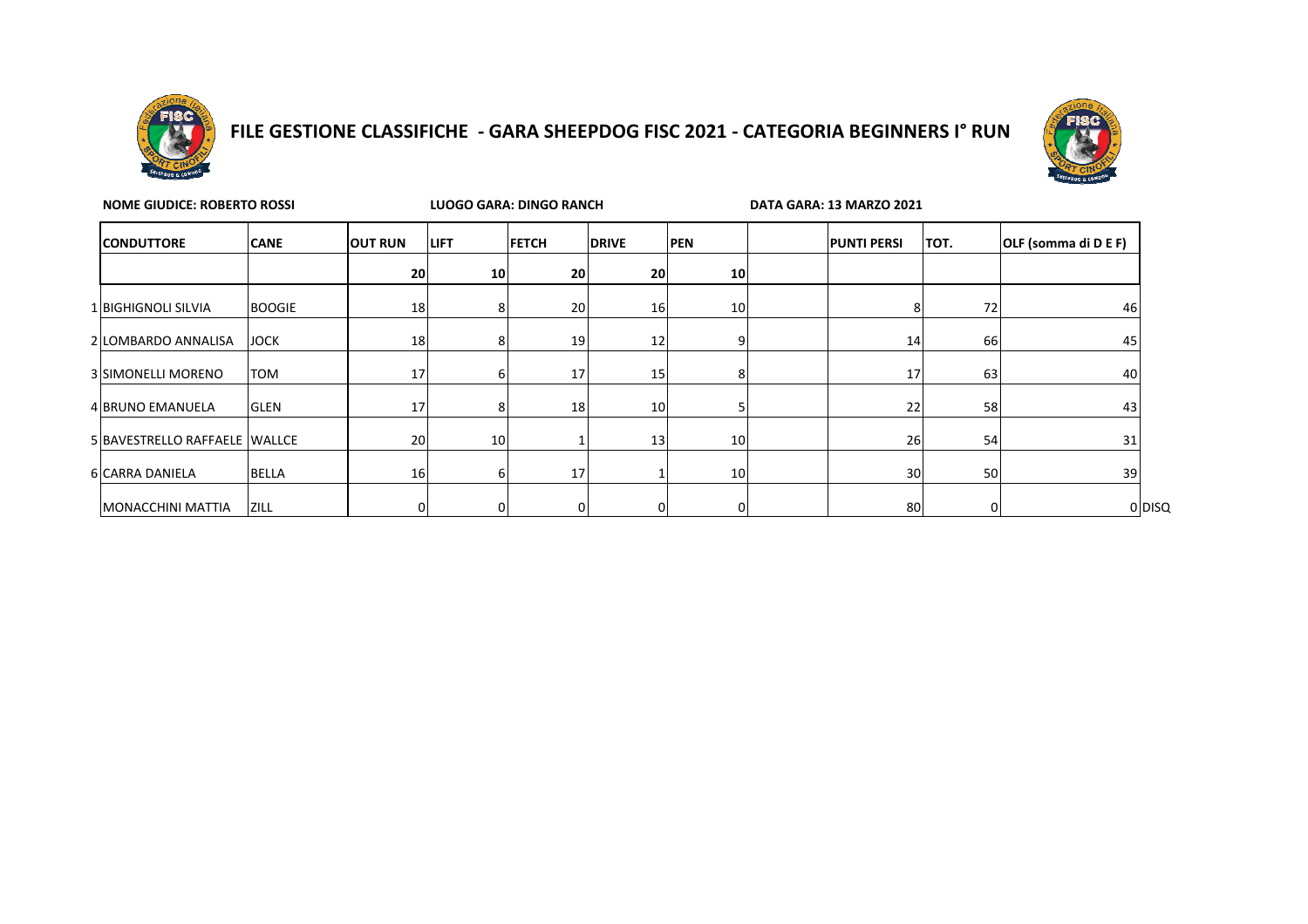

## **FILE GESTIONE CLASSIFICHE - GARA SHEEPDOG FISC 2021 - CATEGORIA NOVICE I° RUN**



| <b>NOME GIUDICE: ROBERTO ROSSI</b> |             |                |                 | LUOGO GARA: DINGO RANCH |                 |                 | DATA GARA: 13 MARZO 2021 |                    |      |                      |
|------------------------------------|-------------|----------------|-----------------|-------------------------|-----------------|-----------------|--------------------------|--------------------|------|----------------------|
| <b>CONDUTTORE</b>                  | <b>CANE</b> | <b>OUT RUN</b> | <b>LIFT</b>     | <b>FETCH</b>            | <b>DRIVE</b>    | <b>PEN</b>      | <b>SHEDDING</b>          | <b>PUNTI PERSI</b> | TOT. | OLF (somma di D E F) |
|                                    |             | 20             | 10 <sup>1</sup> | 20                      | 30              | 10 <sup>1</sup> | 10 <sub>1</sub>          |                    |      |                      |
| 1 SIMONELLI MORENO                 | <b>MEG</b>  | 20             | 10              | 20 <sup>1</sup>         | 24              | 10 <sup>1</sup> |                          |                    | 92   | 50                   |
| 2 BRUNO EMANUELA                   | <b>HULK</b> | 18             |                 | 17 <sup>1</sup>         | 15              | 10 <sup>1</sup> |                          | 24                 | 76   | 43                   |
| 3 AMATO ANDREA                     | <b>SUN</b>  | 20             |                 |                         | 12              | 10 <sup>1</sup> |                          | 35                 | 65   | 35 <sub>1</sub>      |
| 4 BERTAZZOLI GIANLUIGI             | <b>MAC</b>  |                |                 |                         | 19 <sup>l</sup> | 10              | 10                       | 42                 | 58   | 19                   |
| <b>PANICUCCI MICHELE</b>           |             | ΟI             |                 | υι                      |                 |                 |                          | 100                |      | 0 DISQ               |